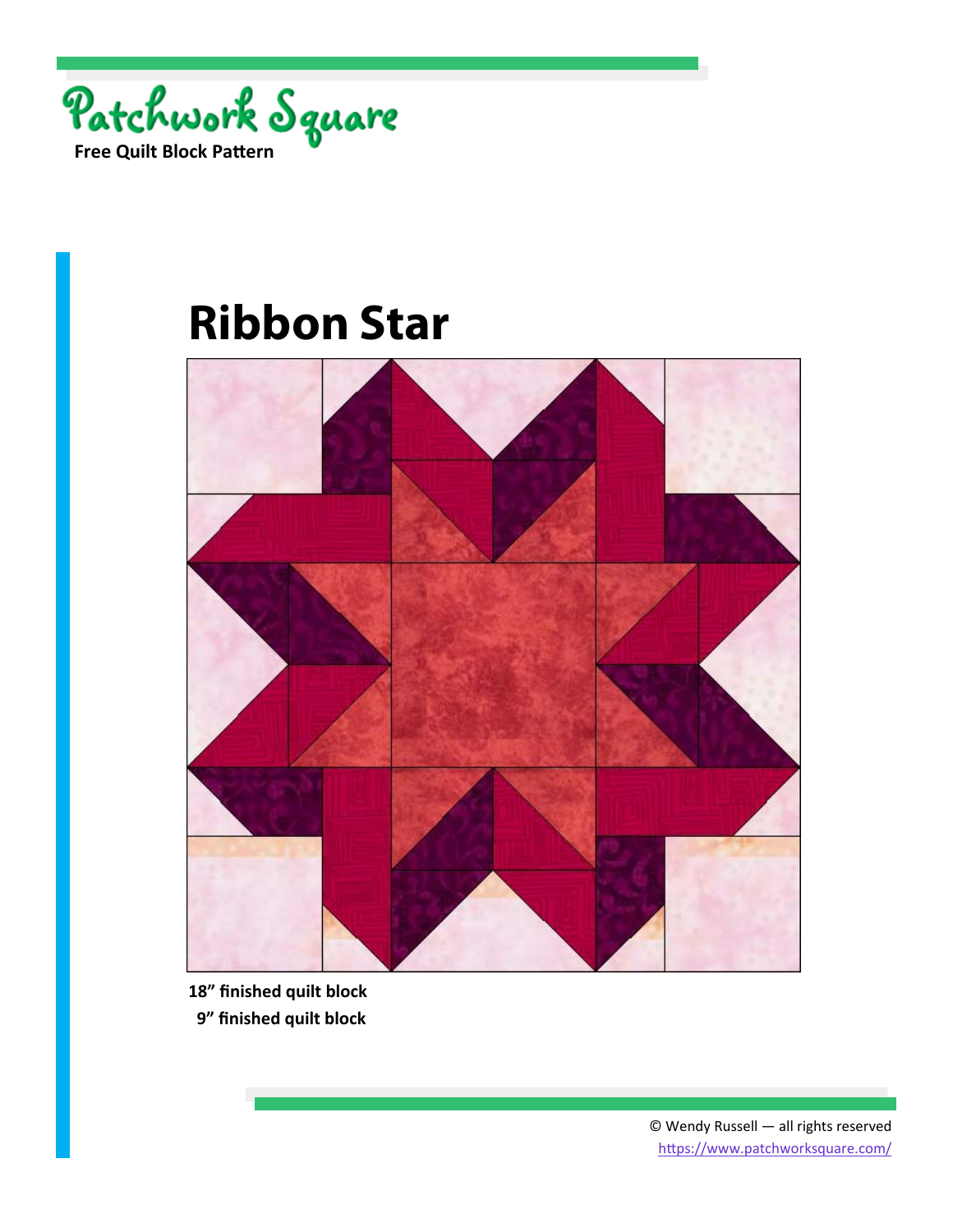

## **Ribbon Star**

**18" finished quilt block** 

**Fabric Placement** 



| <b>How-to Notes</b>                                     |  |   |  |  |
|---------------------------------------------------------|--|---|--|--|
| Bisect square on<br>one diagonal                        |  | 1 |  |  |
| Bisect square on<br>both diagonals                      |  |   |  |  |
| *All seam allowances are<br>1/4" unless noted otherwise |  |   |  |  |
|                                                         |  |   |  |  |
|                                                         |  |   |  |  |

| 1 | <b>Background fabric 1</b><br>Cut 4 squares 4 1/2"<br>Cut 8 squares 2 1/2"<br>Cut 1 square 7 %" and bisect on both diagonals |
|---|------------------------------------------------------------------------------------------------------------------------------|
| 2 | <b>Fabric 2</b><br>Cut 4 rectangles $2 \frac{1}{2}$ " x 4 $\frac{1}{2}$ "<br>Cut 4 squares 3 %" and bisect on one diagonal   |
| 3 | <b>Fabric 3</b><br>Cut 4 rectangles $2 \frac{1}{2}$ " x 6 1/2"<br>Cut 4 squares 3 %" and bisect on one diagonal              |
|   | <b>Fabric 4</b><br>Cut 1 square 6 $\frac{1}{2}$ "<br>Cut 4 squares 3 %" and bisect on one diagonal                           |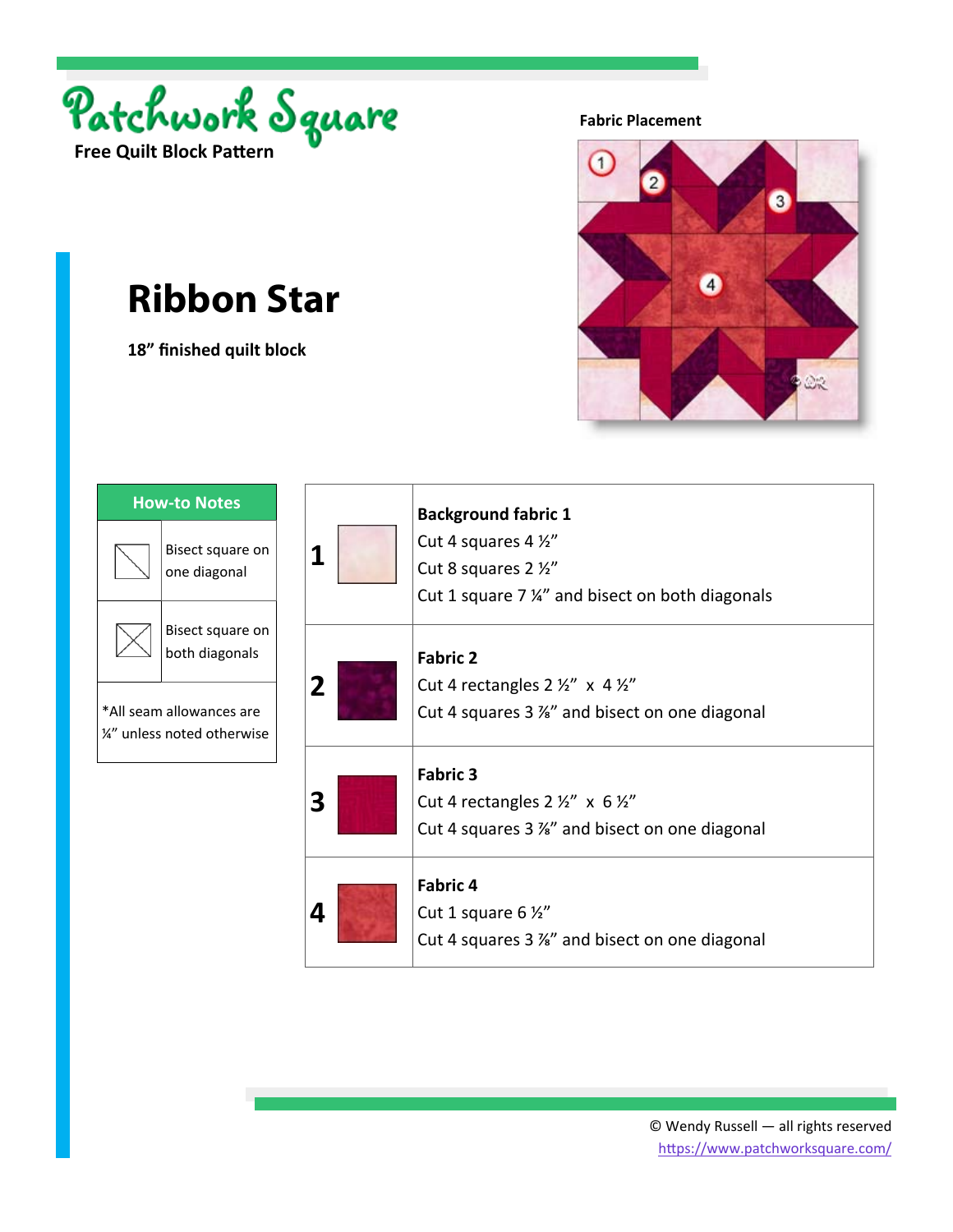

## **Ribbon Star**

**9" finished quilt block** 

**Fabric Placement** 



| <b>How-to Notes</b> |                                                                                                          |   | <b>Background fabric 1</b>                                                                                                 |
|---------------------|----------------------------------------------------------------------------------------------------------|---|----------------------------------------------------------------------------------------------------------------------------|
|                     | Bisect square on<br>one diagonal                                                                         | 1 | Cut 4 squares 2 1/2"<br>Cut 8 squares 1 1/2"<br>Cut 1 square 4 %" and bisect on both diagonals                             |
|                     | Bisect square on<br>both diagonals<br>*All seam allowances are<br>$\frac{1}{4}$ " unless noted otherwise | 2 | <b>Fabric 2</b><br>Cut 4 rectangles $1 \frac{1}{2}$ " x $2 \frac{1}{2}$ "<br>Cut 4 squares 2 %" and bisect on one diagonal |
|                     |                                                                                                          | 3 | <b>Fabric 3</b><br>Cut 4 rectangles $1\frac{1}{2}$ x $3\frac{1}{2}$<br>Cut 4 squares 2 %" and bisect on one diagonal       |
|                     |                                                                                                          | 4 | <b>Fabric 4</b><br>Cut 1 square 3 1/2"<br>Cut 4 squares 2 %" and bisect on one diagonal                                    |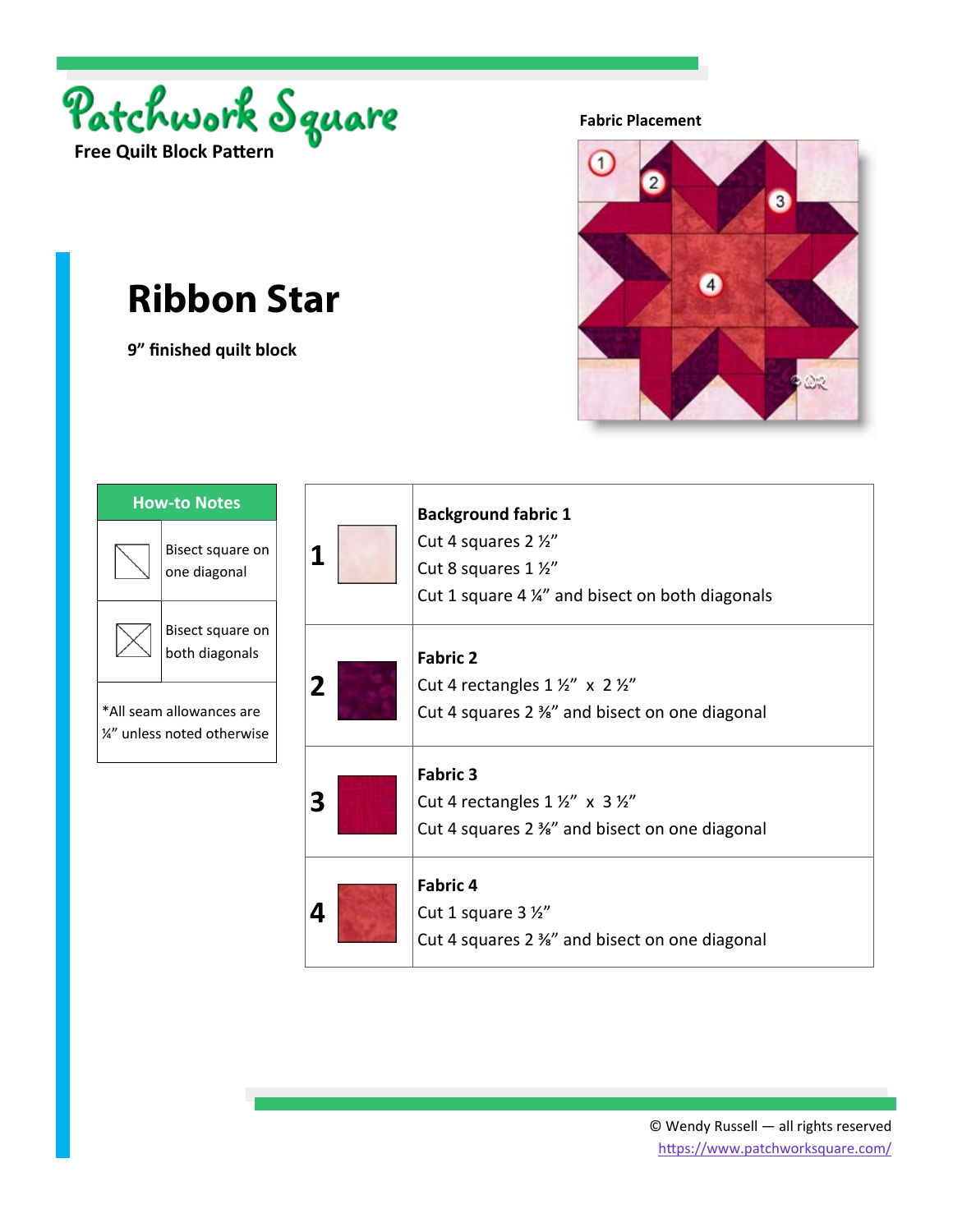

## *"Blade" Points — No triangle method—using only squares*

- 1. Draw pencil line, corner to corner on *wrong* side of small square
- 2. Place fabrics right sides together
- 

3. Sew on drawn pencil line 4. Press to outer edge (\**OpƟonal*—you may choose to trim extra fabric behind pressed triangle)



5. Repeat process for smaller rectangle





**Make 4** 

**Move on to block construction**